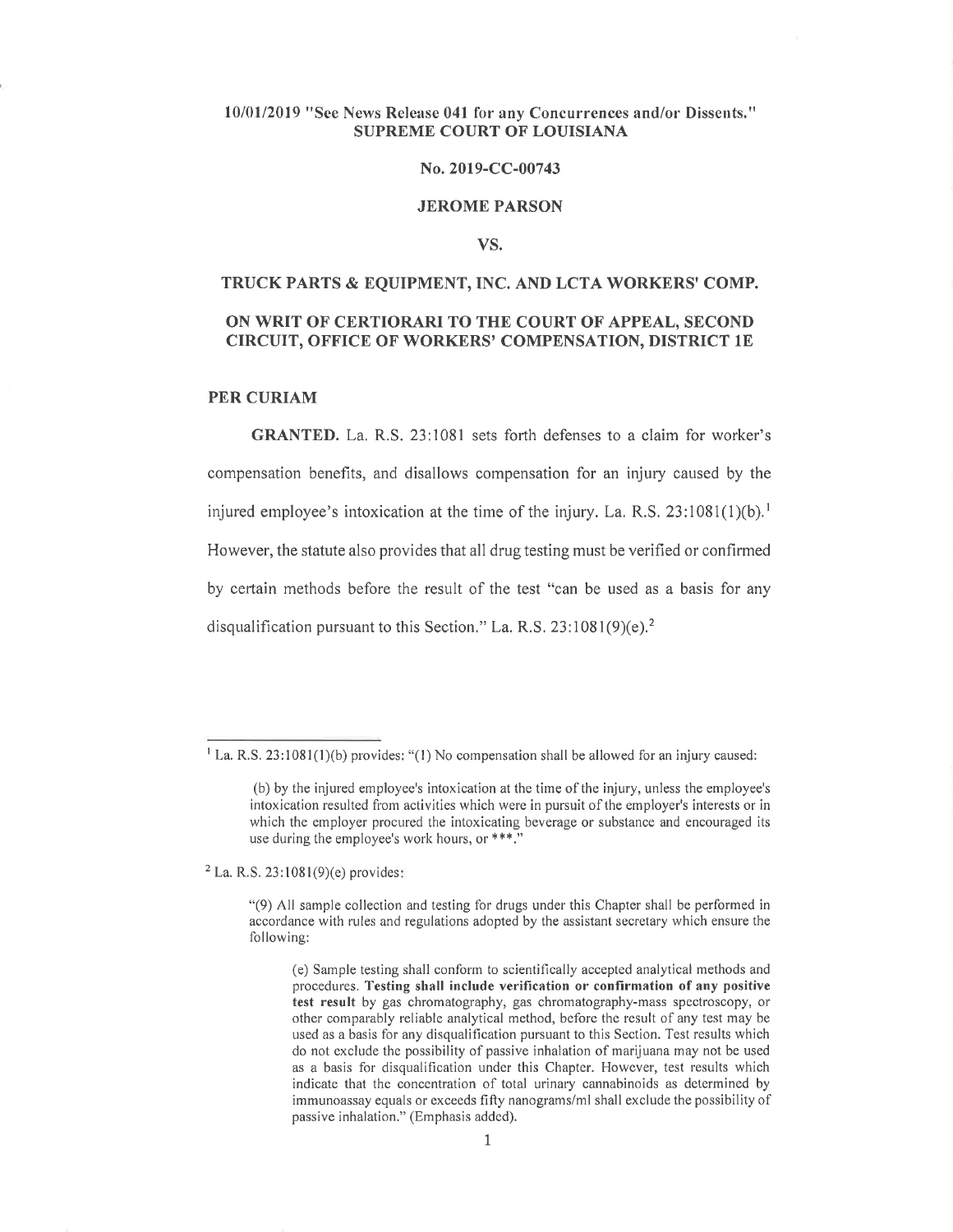In this case, Jerome Parson ("Claimant") alleged he was injured on November 25, 2016, as a result of an accident incurred during the course of his employment with Truck Parts and Equipment, Inc. ("Employer"). A drug test administered the following day came back positive. No confirmation testing was performed. Claimant filed a Disputed Claim for Compensation on August 22, 2017. The employer filed an answer, asserting an affirmative defense on the ground claimant was intoxicated at the time of the accident. Claimant filed a motion for summary judgment and a motion to strike the affirmative defense, asserting the drug test was unconfirmed and therefore inadmissible under La. R.S. 23:1081(9)(e),

The OWC judge granted the motion for summary judgment but denied the motion to strike, Concerned his employer would attempt to use the unconfrrmed drug test as evidence to prove claimant was intoxicated as part of a fraud defense under La. R.S.  $23:1208$ ,<sup>3</sup> claimant subsequently filed a motion in limine, asserting the unconfirmed drug test was inadmissible for any purpose, including the employer's fraud claim under La. R.S. 23:1208, The OWC judge granted the motion in limine, reasoning:

Okay, After reviewing the case submitted by [the employer], considering the evidence and argument of both counsel, the court finds that the defendants are able to use any admissible evidence to support a defense of intoxication and fraud except the evidence concerning the drug test results or any reports relying on those results. The unconfirmed, unverified drug test administered to claimant cannot be used to assist defendants in meeting its burden of proving intoxication or fraud. This court cannot exclude the test due to its failure to meet statutory requirements and then allow it simply because defendants chose a new defense to present. Therefore, the motion in limine is granted.

On review, the majority of the court of appeal<sup>4</sup> granted the employer's writ application and reversed the ruling of the OWC judge, stating:

 $3$  La. R.S. 23:1208(A) provides: "It shall be unlawful for any person, for the purpose of obtaining or defèating any benefit or payment under the provisions of this Chapter, either for himself or for any other person, to willfully make a false statement or representation,"

<sup>&</sup>lt;sup>4</sup> Judge Stephens dissented without reasons.